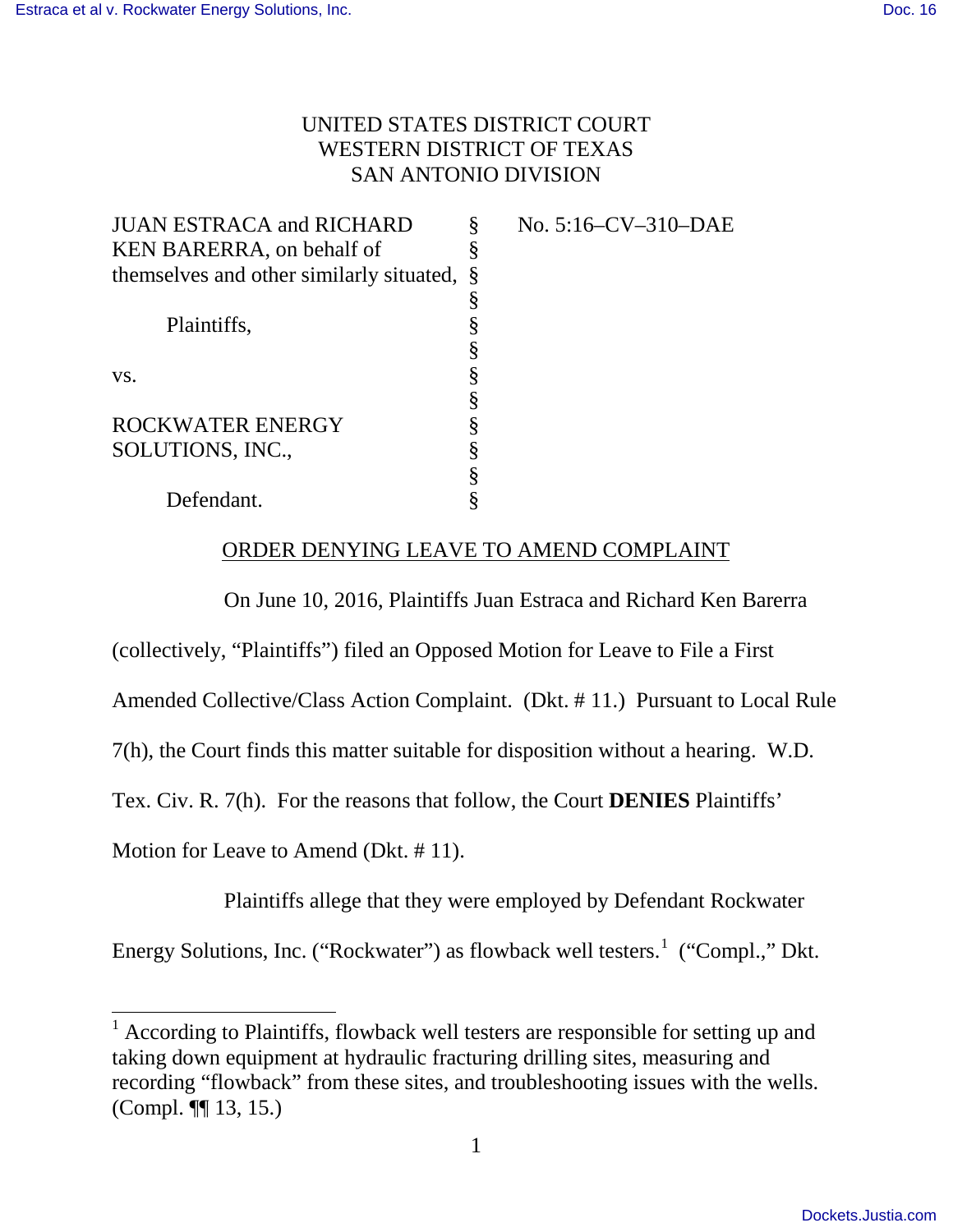# 1 ¶¶ 9–11.) According to Plaintiffs, each team of flowback well testers was led by a team leader; each team was typically sent to a frac site for a period of one to two weeks. (Id. ¶ 16–17.) While on assignment at a frac site, Plaintiffs allege that flowback well testers are assigned one 12-hour "active duty" shift per day, but are required to work outside of these scheduled shifts from time to time, and are required to reside in trailers on the frac site when they were not on shift. (Id. ¶¶ 17–18.) Plaintiffs state that Rockwater contractually agreed to pay flowback well testers an hourly rate, with an overtime rate of one and one-half times the regular rate for hours worked in excess of 40 hours per week, and that flowback well testers would be paid 24 hours per day during assignments to frac sites. (Id. ¶ 19.) However, Plaintiffs allege that Rockwater repeatedly failed to pay Plaintiffs for the 24-hour day, in violation of the contract. (Id. ¶ 23.)

 On March 28, 2016, Plaintiffs filed their original complaint, alleging that Rockwater had violated the overtime pay requirement of the Fair Labor Standards Act ("FLSA"), 29 U.S.C. §§ 201–219 and seeking to bring a collective action under the FLSA. (Compl. ¶¶ 31–36.) Plaintiffs also alleged a claim for breach of contract due to Rockwater's failure to compensate Plaintiffs without deductions for off-duty hours (id. ¶¶ 37–41), and a claim for quantum meruit for furnishing services to Defendant which were accepted and for which payment was reasonably expected. ( $\underline{Id}$ .  $\P\P$ 42–46.)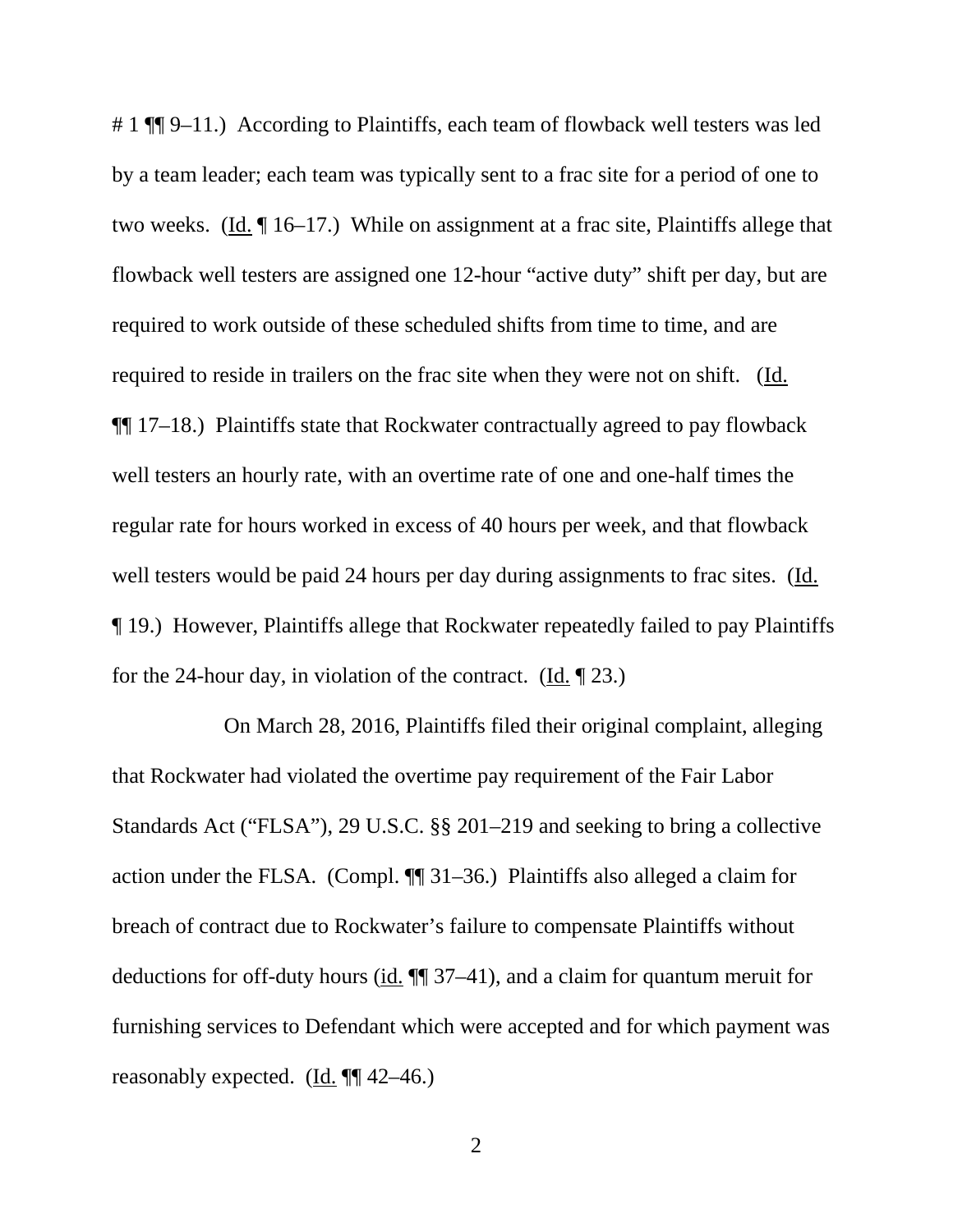Plaintiffs seek leave to amend their complaint to add a class action complaint to pursue their breach of contract and quantum meruit claims. (Dkt. # 11.) On June 17, 2016, Defendants filed a Response objecting to the proposed amendment, arguing that the claims are preempted by the FLSA, and further arguing that Plaintiffs have not alleged sufficient facts to satisfy the requirements of Federal Rule 23(b), making the amendment futile. (Dkt. # 14.) Plaintiffs filed a Reply on June 24, 2016. (Dkt. # 15).

#### LEGAL STANDARD

Federal Rule of Civil Procedure 15 allows a party to "amend its pleading only with the opposing party's written consent or the court's leave." Fed. R. Civ. P. 15(a)(2). "The policy of the Federal Rules is to permit liberal amendment." Carroll v. Fort James Corp., 470 F.3d 1171, 1174 (5th Cir. 2006) (quoting Dussouy v. Gulf Coast Inv. Corp., 660 F.2d 594, 597–98 (5th Cir. 1981)). However, the "decision to grant [or deny] leave is within the discretion of the trial court," and the trial court should deny leave where it can articulate "a substantial reason" for doing so. Matter of Southmark Corp., 88 F.3d 311, 314–15 (5th Cir. 1996). Accordingly, when determining whether to grant leave to amend pleadings, a court should deny leave if there exist "such factors as undue delay . . . undue prejudice to the opposing party, and futility of amendment." Id. Futility "mean[s] that the amended complaint would fail to state a claim upon which relief could be

3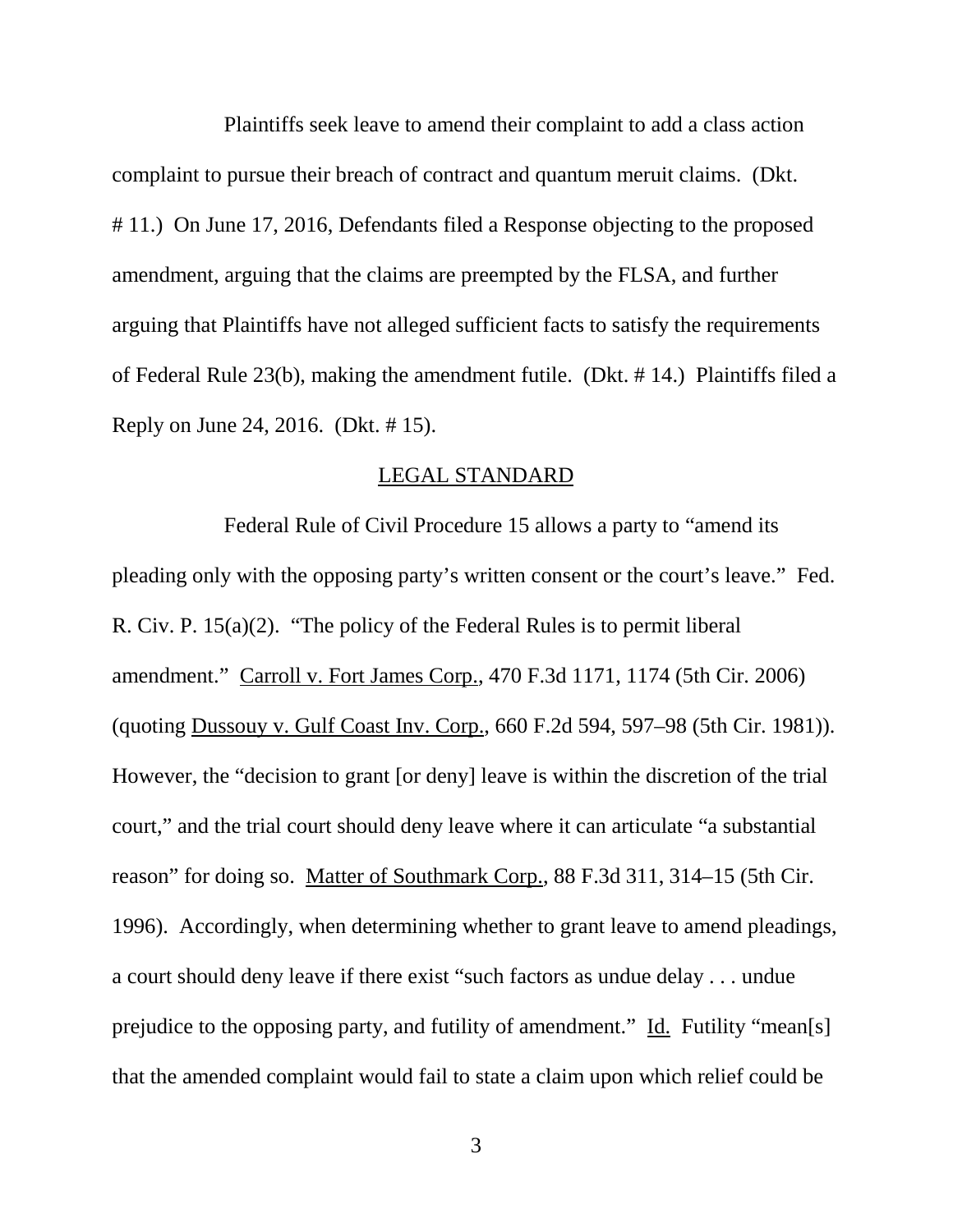granted." Stripling v. Jordan Prod. Co., LLC, 234 F.3d 863, 873 (5th Cir. 2000). "[T]o determine futility, [the Court] will apply 'the same standard of legal sufficiency as applies under Rule 12(b)(6)." Id. (quoting Shane v. Fauver, 213 F.3d 113, 115 (3d Cir. 2000)).

#### ANALYSIS

"[S]tate law claims are preempted by the FLSA to the extent the plaintiff seeks damages for unpaid minimum wages or unpaid overtime compensation." Coberly v. Christus Health, 829 F. Supp. 2d 521, 525 (N.D. Tex. 2011) (collecting cases) (finding where plaintiff's alleged damages are for unpaid minimum and overtime wages, a breach of contract claim is preempted by the FLSA); Lilani v. Noorali, No. H–09–2617, 2011 WL 13667, at \*7 (S.D. Tex. Jan. 3, 2011) (a "breach-of-contract cause of action, to the extent it seeks unpaid minimum wages or overtime compensation, is preempted by the FLSA because it is duplicative and would impede 'the accomplishment and execution of the full purposes and objectives of Congress'" (quoting Empacadora de Carnes de Fresnillo, S.A. de C.V., v. Curry, 476 F.3d 326, 333 (5th Cir. 2007))).

Likewise, a quantum meruit claim which merely "seeks payment for employment services rendered . . . is preempted . . . by the FLSA." Lilani, 2011 WL 13667, at \*12; see Guerrero v. JPMorgan Chase & Co., No. 6:09–CV–388, 2010 WL 457144, at \*4 (E.D. Tex. Feb. 5, 2010) ("The FLSA provides the

4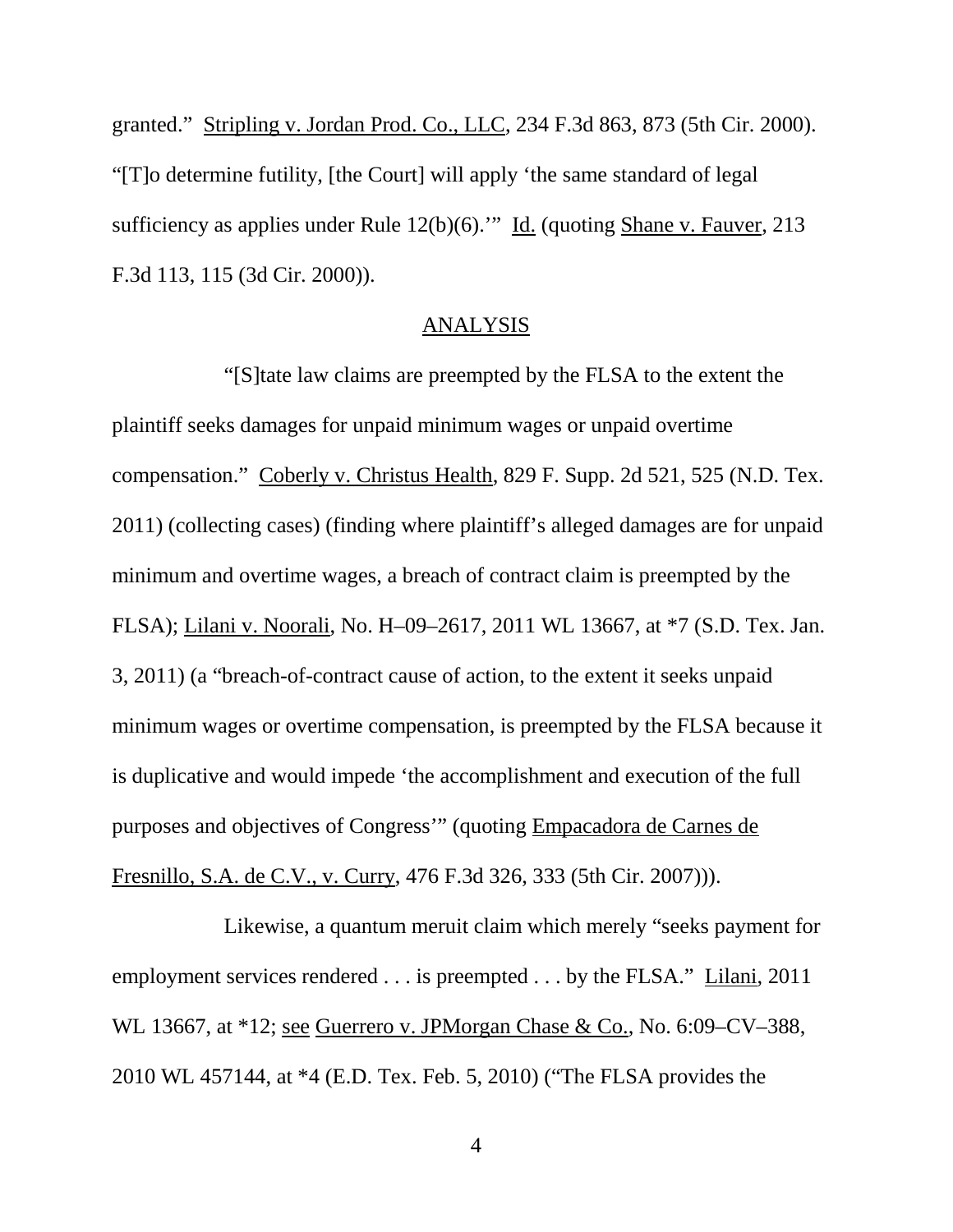exclusive remedy for violation of its mandates and pre-empts Plaintiff's FLSAbased state law claims.").

However, this is not an absolute rule and certain breach of contract or quantum meruit claims are not preempted by the FLSA; for example, courts have found the savings clause of the FLSA, 29 U.S.C. § 218(a), permits claims to be brought under state wage and hour laws whose protections are more stringent than those provided by the FLSA. See McLeland v. 1845 Oil Field Servs., 97 F. Supp. 3d 855, 863 (W.D. Tex. 2015).

Here, Plaintiffs seek to amend their complaint to add class action allegations to pursue not only their claims for breach of contract and quantum meruit, but also their claims under the FLSA. (Dkt. # 11; "Proposed Am. Compl.," Dkt. #14, Ex. A  $\P$  35–54.) The basis for each of these claims, as alleged, falls squarely within the FLSA.

# A. Whether Plaintiffs should be granted leave to amend to bring class action claim under the FLSA

Plaintiffs' Proposed Amended Complaint seeks to add a class action allegation for violations of the FLSA. (Proposed Am. Compl. ¶¶ 36–42.) However, the FLSA explicitly states that claims for unpaid minimum wages or unpaid overtime compensation pursuant to sections 206 and 207 of the Act must be brought pursuant to a collective action mechanism, whereby potential plaintiffs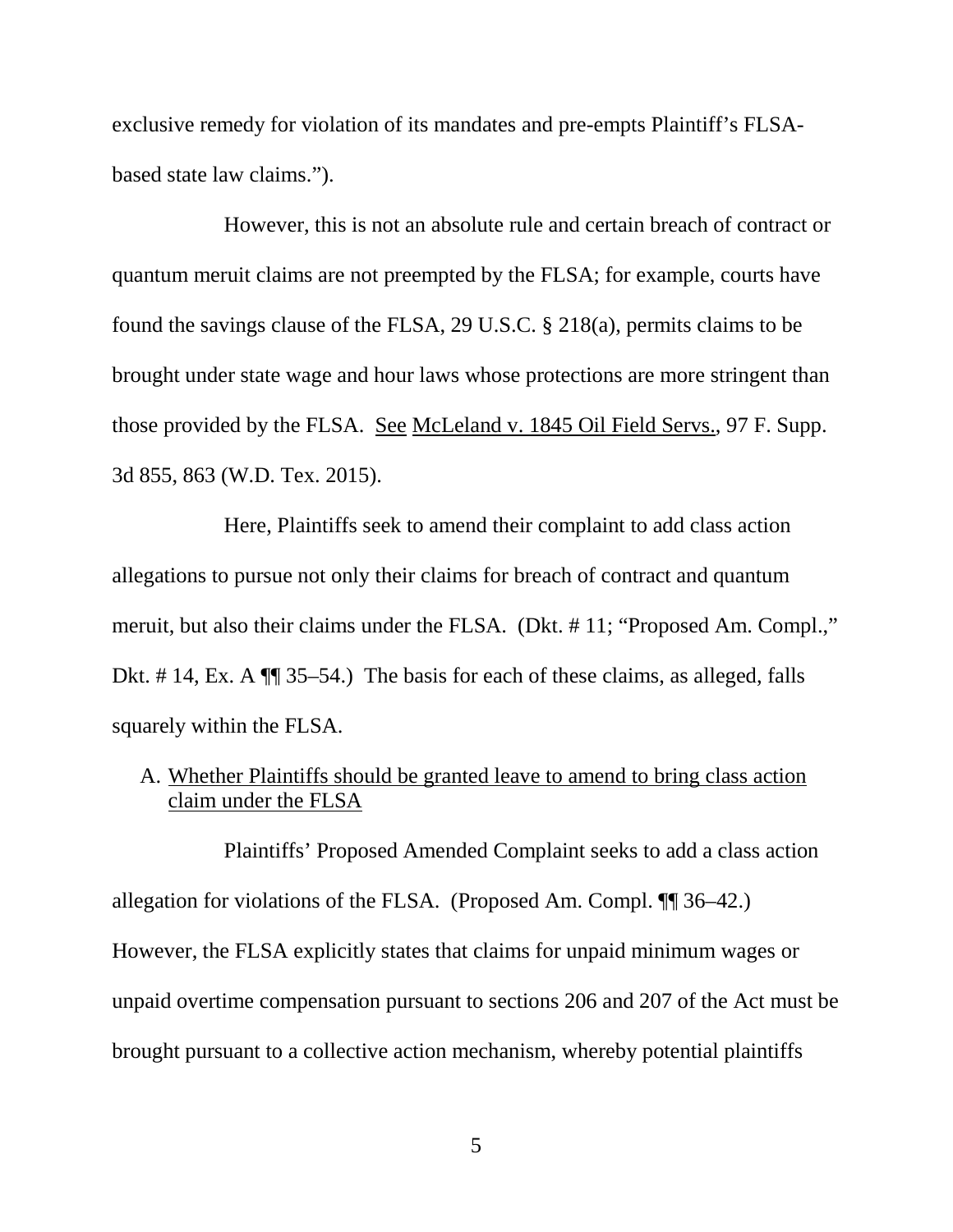"opt-in," rather than as a class action, whereby plaintiffs "opt out" of the suit.<sup>[2](#page-5-0)</sup> See 29 U.S.C. § 216(b) ("No employee shall be a party plaintiff to any such action unless he gives his consent in writing to become such a party and such consent is filed in the court in which such action is brought."). Accordingly, the law precludes Plaintiffs from bringing an FLSA suit as a Rule 23 class action. See id.; Sandoz v. Cingular Wireless LLC, 553 F.3d 913, 916 (5th Cir. 2008) ("There is a fundamental, irreconcilable difference between the class action described by Rule 23 and that provided for by FLSA § 216(b) (quoting LaChapelle v. Owens–Ill., Inc., 513 F.2d 286, 288 (5th Cir. 1975)).) Plaintiffs have failed to state a class action complaint under the FLSA upon which relief can be granted. See Stripling, 234 F.3d at 873. Accordingly, granting leave to amend the complaint to add this cause of action would be futile. See Matter of Southmark Corp., 88 F.3d at 315; Jacobsen v. Osborne, 133 F.3d 315, 318 (5th Cir. 1998). Plaintiffs' Motion for Leave to Amend Complaint to add this claim is **DENIED**. (Dkt. # 11.)

B. Whether Plaintiffs should be granted leave to amend to add class action claim for breach of contract

Plaintiffs state that Rockwater breached its contract with Plaintiffs when it failed to compensate them for their service 24 hours per day, despite an

 $\overline{a}$ 

<span id="page-5-0"></span><sup>&</sup>lt;sup>2</sup> "The FLSA allows an employee to bring a claim on behalf of other similarlysituated employees, but the other employees do not become plaintiffs in the action unless they consent in writing. See Sandoz v. Cingular Wireless LLC, 553 F.3d 913, 915–16 (5th Cir. 2008).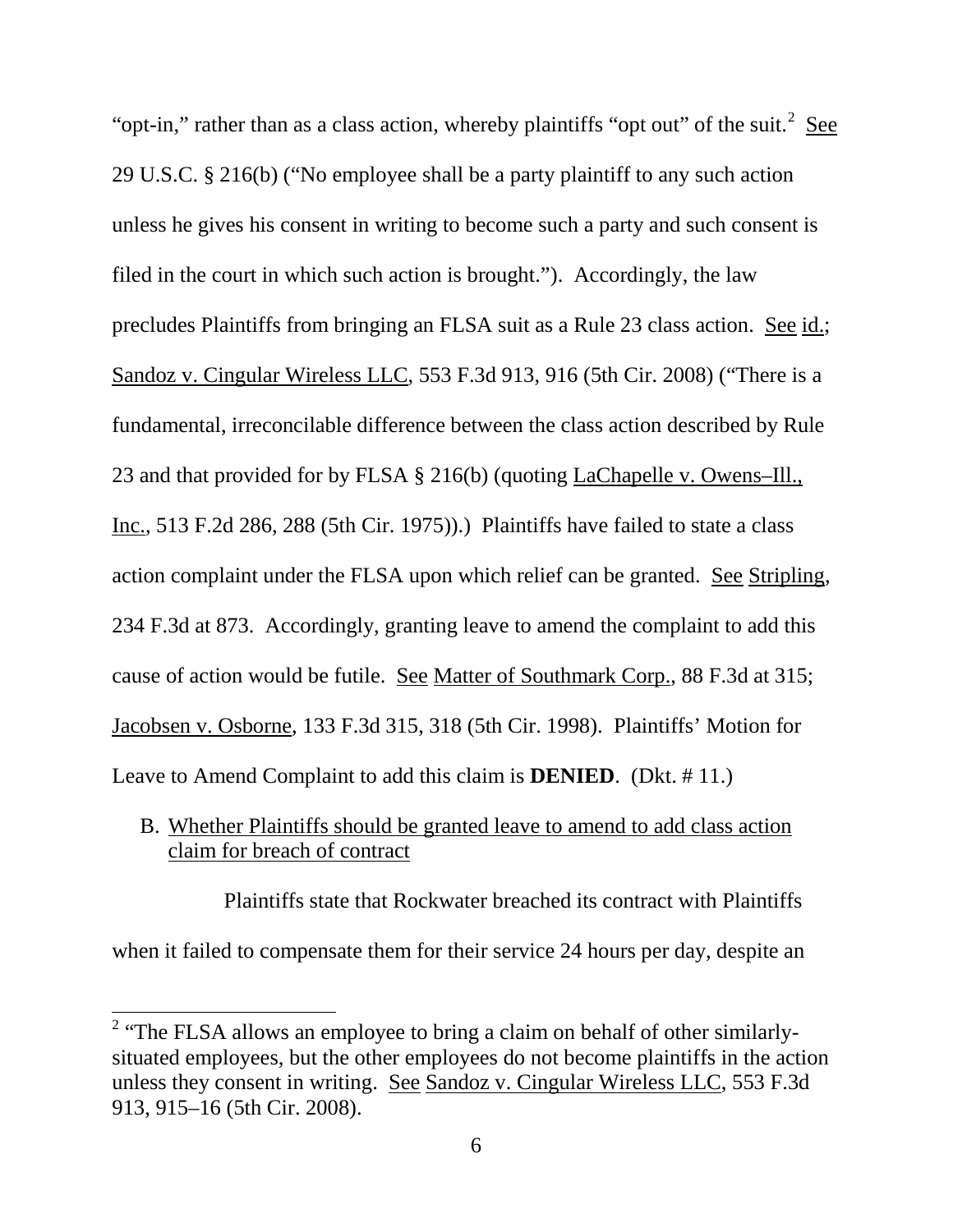agreement to pay "at a certain hourly rate, plus overtime, for all hours spent on assignment without deductions for time off active duty." (Proposed Am. Compl.  $\P$  48.)

The Code of Federal Regulations states that "[a]n employee who resides on his employer's premises . . . for extended periods of time is not considered as working all the time he is on the premises." 29 C.F.R. § 785.23. Because it is "difficult to determine the exact hours worked under these circumstances . . . any reasonable agreement of the parties which takes into consideration all of the pertinent facts will be accepted." Id.; see Alldread v. City of Grenada, 988 F.2d 1425, 1429 (5th Cir. 1993) (explaining that "FLSA regulations specifically address the compensability of sleep time"); Alvarez v. AMB-Trans, Inc., 2012 WL 5453518, at \*6-7 (W.D. Tex. Nov. 7, 2012) (considering defendant company's sleep policy and FLSA regulations regarding compensable sleep time).

While Plaintiffs seek to amend their complaint to add a class action complaint for breach of contract, they acknowledge that this issue is explicitly addressed by the FLSA regulations. (Proposed Am. Compl. ¶¶ 27–31.) Plaintiffs' contract with Rockwater is important to determine whether Rockwater is exempt from paying Plaintiffs for an off-duty sleeping period, the contract – at least as it is described in the proposed amended complaint – does not support a cause of action

7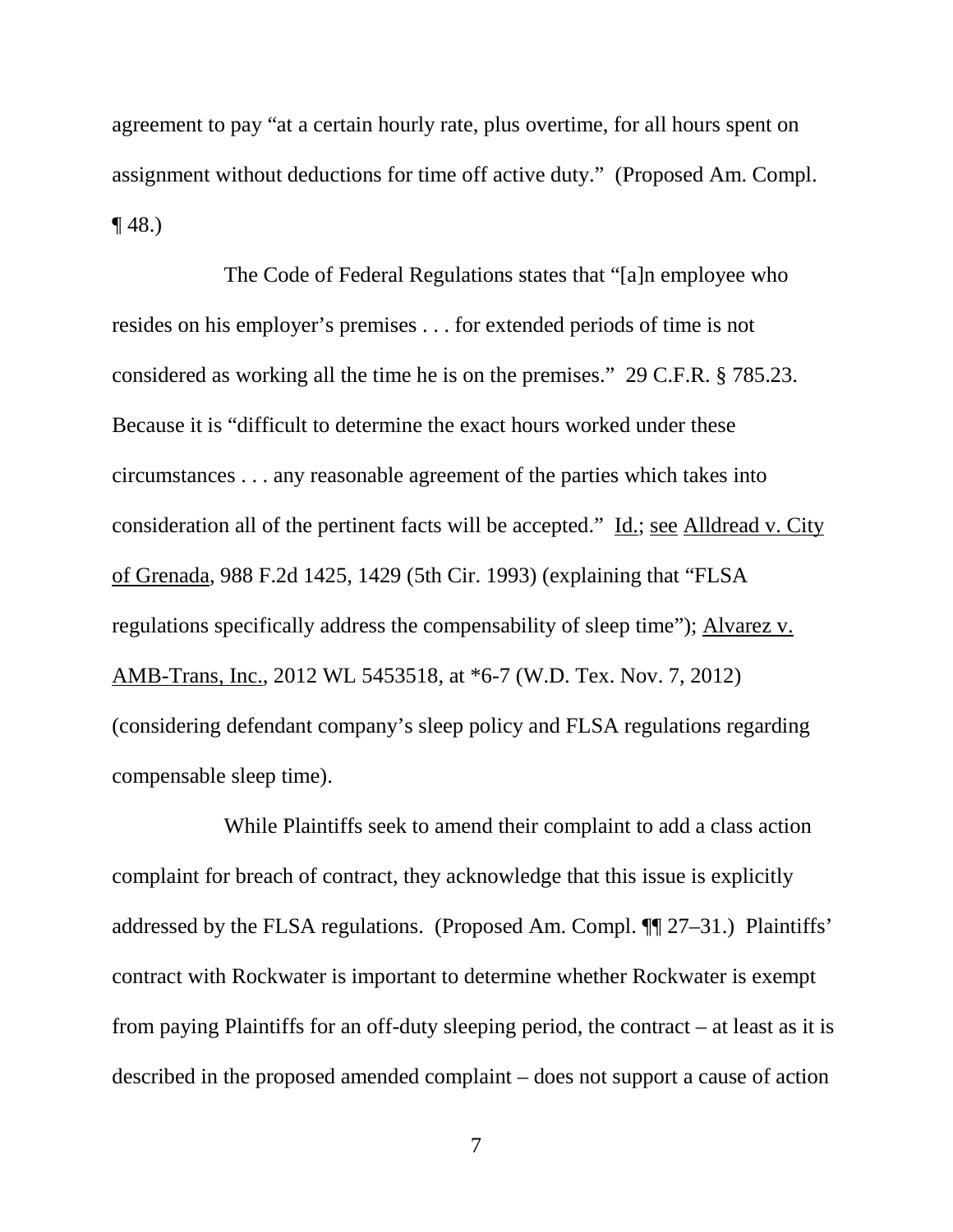for breach of contract separate and apart from Plaintiffs' claims under the FLSA. Accordingly, these claims, which may be brought as a collective action under the FLSA, cannot also be brought as a class action for breach of contract. See Coberly, 829 F. Supp. 2d at 525; see also Botello v. COI Telecom, LLC, No. SA– 10–cv–305, 2010 WL 3784202, at \*4 (W.D. Tex. Sept. 21, 2010) ("The FLSA provides the exclusive remedy for violation of its mandates and pre-empts Plaintiff's FLSA-based state law claims.").

Plaintiffs' Proposed Amended Complaint fails to state a class action complaint for breach of contract upon which relief can be granted. See Stripling, 234 F.3d at 873. Accordingly, granting Plaintiffs leave to amend their complaint on this basis would be futile. See Matter of Southmark Corp., 88 F.3d at 315; Jacobsen, 133 F.3d at 318. Plaintiffs' Motion for Leave to Amend Complaint to add this claim is **DENIED**. (Dkt. # 11.)

# C. Whether Plaintiffs should be granted leave to amend to bring quantum meruit class action claim

Plaintiffs also seek leave to amend their complaint to bring a class action claim in quantum meruit, alleging that "Plaintiffs and Class members furnished valuable services and/or materials to Defendant, which were accepted by Defendant, under such circumstances as reasonably notified Defendant that Plaintiffs, in performing, expected to be paid by the recipient." (Proposed Am. Compl. ¶ 53.) As explained above, the FLSA preempts any quantum meruit claim